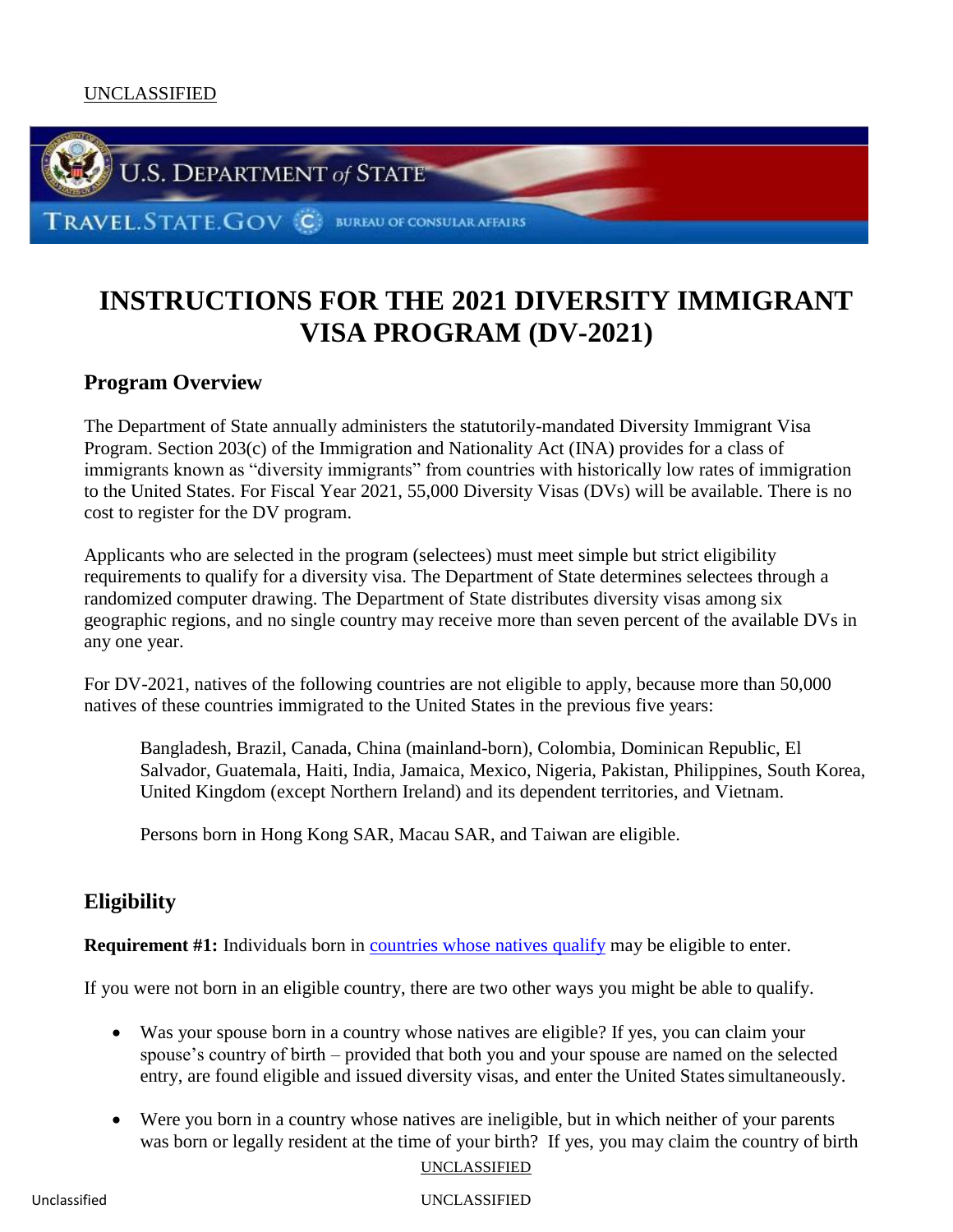#### $-2$  -

of one of your parents if it is a country whose natives are eligible for the DV-2021 program. For more details on what this means, see the [Frequently Asked Questions.](#page-7-0)

**Requirement #2:** Each DV applicant must meet the education*/*work experience requirement of the DV program by having either:

• at least a high school education or its equivalent, defined as successful completion of a 12-year course of formal elementary and secondary education;

OR

 two years of work experience within the past five years in an occupation that requires at least two years of training or experience to perform. The Department of State will use the U.S. Department of Labor's **[O\\*Net Online](http://online.onetcenter.org/)** database to determine qualifying work experience.

For more information about qualifying work experience, see the [Frequently Asked Questions.](#page-8-0)

Do not submit an entry to the DV program unless you meet both of these requirements.

# **Entry period**

Applicants must submit entries for the DV-2021 program electronically at [dvlottery.state.gov](https://www.dvlottery.state.gov/) between noon, Eastern Daylight Time (EDT) (GMT-4), Wednesday, October 2, 2019, and noon, Eastern Standard Time (EST) (GMT-5), Tuesday, November 5, 2019. Do not wait until the last week of the registration period to enter, as heavy demand may result in website delays. No late entries or paper entries will be accepted. The law allows only one entry per person during each registration period. The Department of State uses sophisticated technology to detect multiple entries. **Individuals with more than one entry will be disqualified.**

# **Completing your Electronic Entry for the DV-2021 Program**

Submit your Electronic Diversity Visa Entry Form (E-DV Entry Form or DS-5501), online at [dvlottery.state.gov.](https://www.dvlottery.state.gov/) We will not accept incomplete entries. There is no cost to submit an entry form. Please use an updated browser when submitting your application; older browsers (Internet Explorer 8, for example) will likely encounter problems with the online DV system.

We strongly encourage you to complete the entry form yourself, without a "visa consultant," "visa" agent," or other facilitator who offers to help. If someone helps you, you should be present when your entry is prepared so you can provide the correct answers to the questions and retain the confirmation page and your unique confirmation number. It is extremely important that you retain your confirmation page and unique confirmation number. Without this information, you will not be able to access the online system that informs you of your entry status. Be wary if someone offers to keep this information for you. You also should retain access to the email account listed in your E-DV entry. See the [Frequently Asked Questions](#page-14-0) for more information about Diversity Visa program scams. You may also wish to view our [video](https://www.youtube.com/watch?v=tOQlh2d2EbQ) for an introduction to the Diversity Visa program and step-by-step guide to help you submit an entry.

# UNCLASSIFIED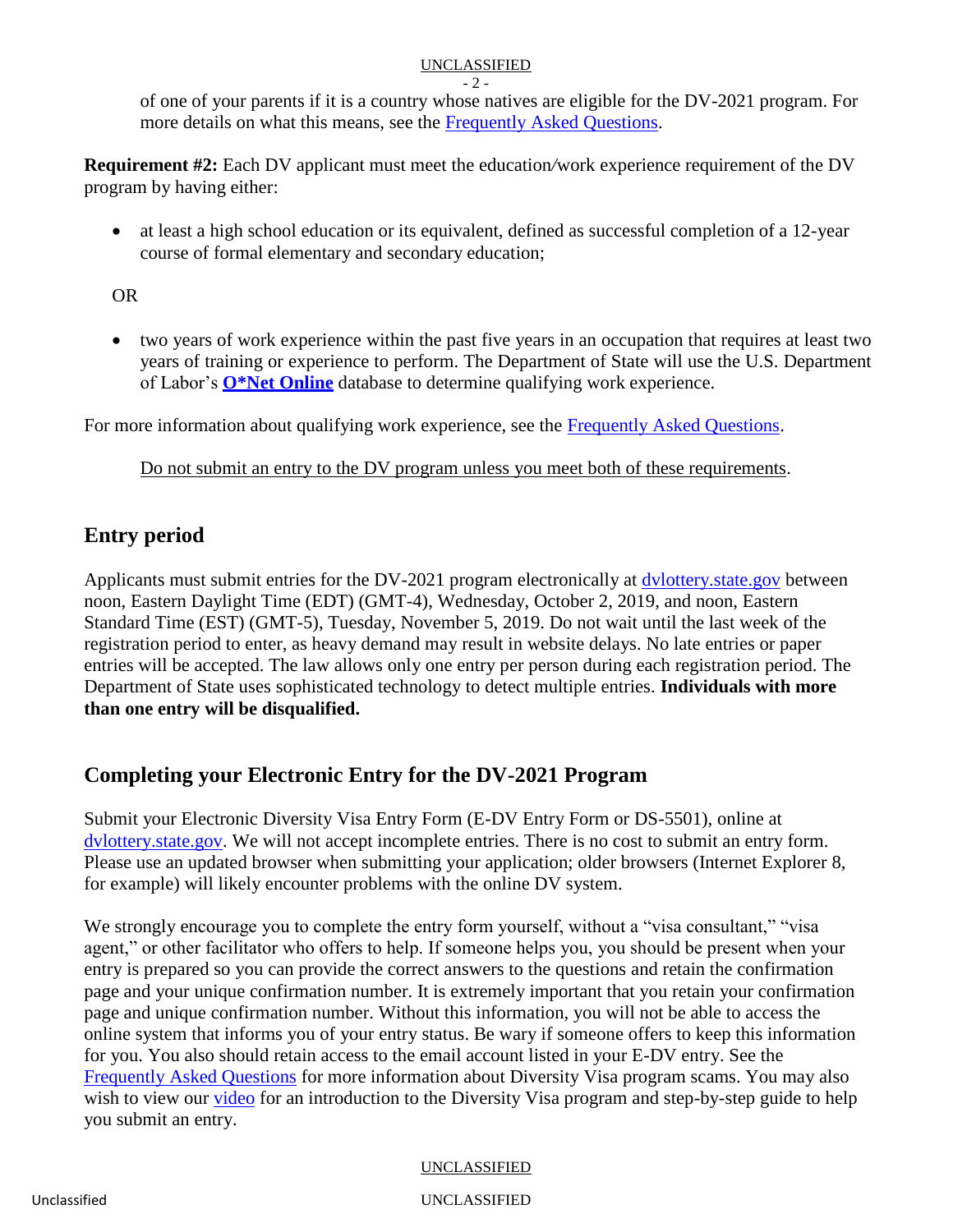After you submit a complete entry, you will see a confirmation screen containing your name and a unique confirmation number. Print this confirmation screen for your records. Starting May 5, 2020, you will be able to check the status of your entry by returning to [dvlottery.state.gov,](https://www.dvlottery.state.gov/) clicking on *Entrant Status Check*, and entering your unique confirmation number and personal information. You must use *Entrant Status Check* to check if you have been selected for DV-2021 and if selected, to check your immigrant visa interview appointment date. The U.S. government will not inform you directly. *Entrant Status Check* is the sole source for instructions on how to proceed with your application. Please review the [Frequently Asked Questions](#page-11-0) for more information about the selection process.

You must provide all of the following information to complete your entry. Failure to accurately include all the required information will result in mandatory disqualification of your entry.

**1.** Name – last/family name, first name, middle name – exactly as it appears on your passport. If you have only one name, it must be entered in the last/family name field.

- **2.** Gender male or female.
- **3.** Birth date day, month, year.
- **4.** City where you were born.
- **5.** Country where you were born Use the name of the country currently used for the place where you were born.
- **6.** Country of eligibility for the DV program Your country of eligibility will normally be the same as your country of birth. Your country of eligibility is not related to where you live or your nationality, if it is different from your country of birth. If you were born in a country that is not eligible, please review the [Frequently Asked Questions](#page-7-1) to see if there is another way you may be eligible.
- **7. NEW FOR DV-2021**: The passport number, country of issuance, and expiration date for the principal entrant's valid, unexpired international travel passport. This requirement applies to the principal entrant only, not to dependents. You must enter valid international travel passport information unless you are stateless, a national of a Communist-controlled country and unable to obtain a passport from the government of the Communist-controlled country, or the beneficiary of an individual waiver approved by the Secretary of Homeland Security and the Secretary of State.
- **8.** Entrant photograph(s) Recent photographs (taken within the last six months) of yourself, your spouse, and all your children. See [Submitting a Digital Photograph](#page-5-0) for compositional and technical specifications. You do not need to include a photograph for a spouse or child who is already a U.S. citizen or a Lawful Permanent Resident, but you will not be penalized if you do.

DV entry photographs must meet the same standards as U.S. visa photos. Your entry will be disqualified or your visa application refused if the entry photographs for you and your family members do not fully meet these specifications or have been manipulated in any way. Submitting the same photograph that was submitted with a prior year's entry will result in disqualification. See [Submitting a Digital Photograph](#page-5-0) (below) for more information.

# UNCLASSIFIED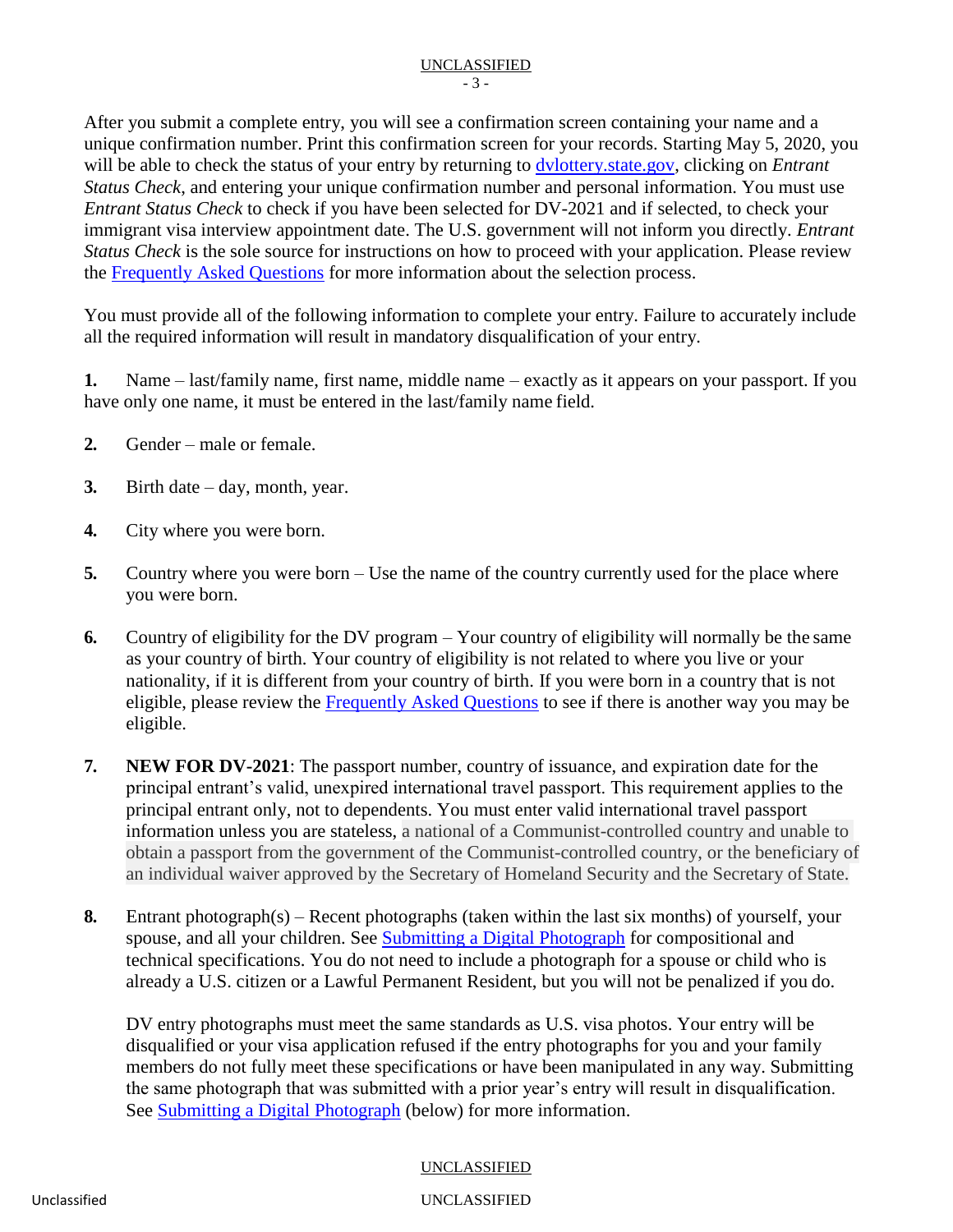- **9.** Mailing Address In Care Of Address Line 1 Address Line 2 City/Town District/Country/Province/ State Postal Code/Zip Code **Country**
- **10.** Country where you live today.
- **11.** Phone number (optional).
- **12.** Email address An email address to which you have direct access, and will continue to have direct access, after we notify selectees in May of next year. If your entry is selected and you respond to the notification of your selection through the *Entrant Status Check*, you will receive follow-up email communication from the Department of State notifying you that details of your immigrant visa interview are available on *Entrant Status Check*. The Department of State will never send you an email telling you that you have been selected for the DV program. See the [Frequently Asked](#page-11-0) Questions for more information about the selection process.
- **13.** Highest level of education you have achieved, as of today: (1) Primary school only, (2) Some high school, no diploma, (3) High school diploma, (4) Vocational school, (5) Some university courses, (6) University degree, (7) Some graduate-level courses, (8) Master's degree, (9) Some doctorallevel courses, and (10) Doctorate. See the [Frequently Asked Questions](#page-8-0) for more information about educational requirements.
- **14.** Current marital status: (1) Unmarried, (2) married and my spouse is NOT a U.S. citizen or U.S. Lawful Permanent Resident (LPR), (3) married and my spouse IS a U.S. citizen or U.S. LPR, (4) divorced, (5) widowed, or (6) legally separated. Enter the name, date of birth, gender, city/town of birth, and country of birth of your spouse, and a photograph of your spouse meeting the same technical specifications as your photo.

Failure to list your eligible spouse or, listing someone who is not your spouse, will result in your disqualification as the Diversity Visa principal applicant and refusal of all visa applications in your case at the time of the visa interview. You must list your spouse even if you currently are separated from him/her, unless you are legally separated. Legal separation is an arrangement when a couple remain married but live apart, following a court order. If you and your spouse are legally separated, your spouse will not be able to immigrate with you through the Diversity Visa program. You will not be penalized if you choose to enter the name of a spouse from whom you are legally separated. If you are not legally separated by a court order, you must include your spouse even if you plan to be divorced before you apply for the Diversity Visa. Failure to list your eligible spouse is grounds for disqualification.

If your spouse is a U.S. citizen or Lawful Permanent Resident, do not list him/her in your entry. A spouse who is already a U.S. citizen or LPR will not require or be issued a visa. Therefore, if you select "married and my spouse IS a U.S. citizen or U.S. LPR" on your entry, you will not be prompted to include further information on your spouse. See the [Frequently Asked Questions](#page-9-0) for more information about family members.

# UNCLASSIFIED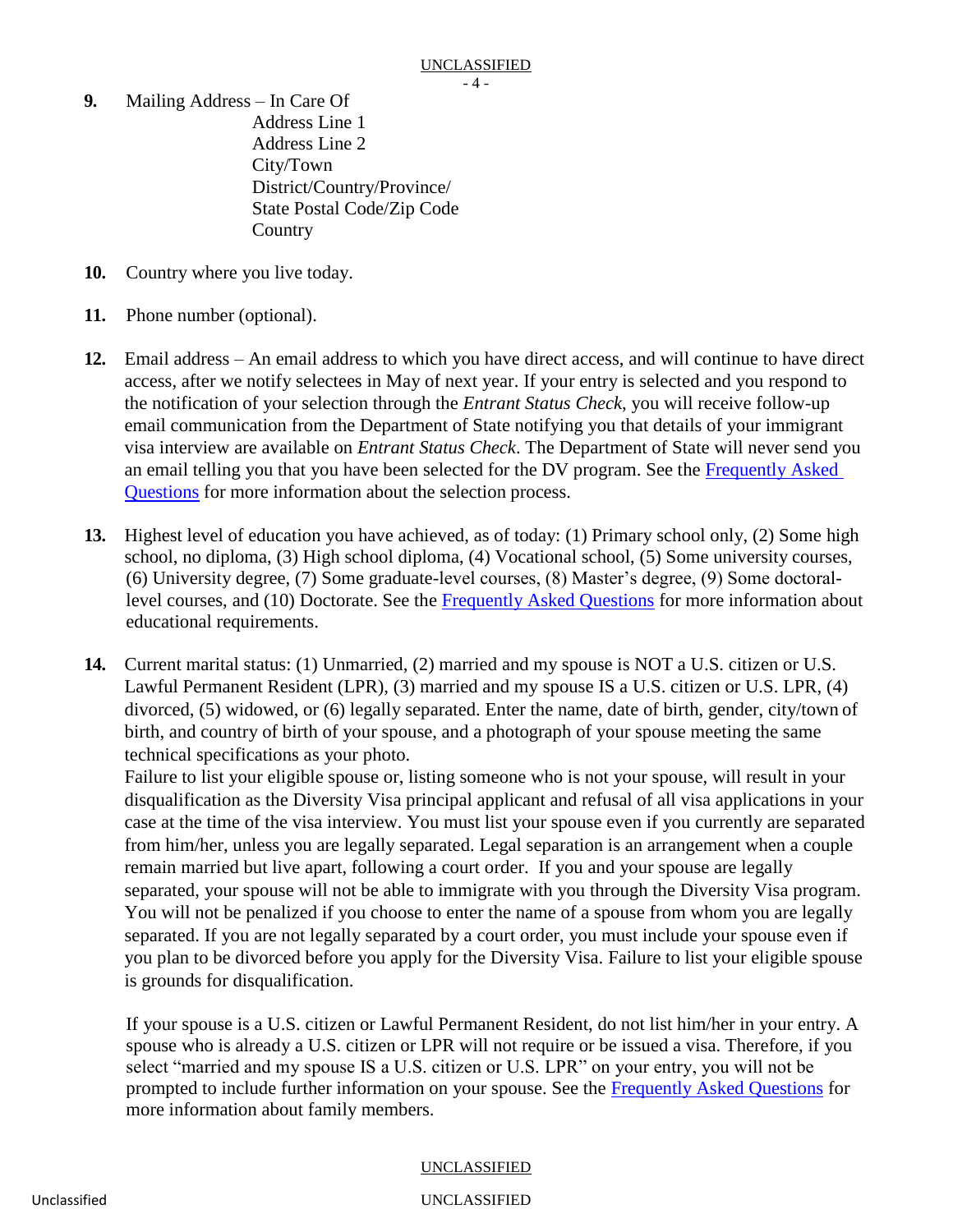**15.** Number of children – List the name, date of birth, gender, city/town of birth, and country of birth for all living unmarried children under 21 years of age, regardless of whether they are living with you or intend to accompany or follow to join you, should you immigrate to the United States. Submit individual photographs of each of your children using the same technical specifications as your own photograph.

Be sure to include:

- all living natural children;
- all living children legally adopted by you; and,
- all living step-children who are unmarried and under the age of 21 on the date of your electronic entry, even if you are no longer legally married to the child's parent, and even if the child does not currently reside with you and/or will not immigrate with you.

Married children and children who are already aged 21 or older when you submit your entry are not eligible for the DV program. However, the Child Status Protection Act protects children from "aging out" in certain circumstances. If you submit your DV entry before your unmarried child turns 21, and the child turns 21 before visa issuance, it is possible that he or she may be treated as though he or she were under 21 for visa processing purposes.

A child who is already a U.S. citizen or LPR when you submit your DV entry will not require or be issued a Diversity Visa; you will not be penalized for either including or omitting such family members from your entry.

Failure to list all children who are eligible or, listing someone who is not your child, will result in disqualification of the principal applicant and refusal of all visa applications in the case at the time of the visa interview. See the [Frequently Asked Questions](#page-9-0) for more information about family members.

See the [Frequently Asked Questions](#page-8-1) for more information about completing your Electronic Entry for the DV-2021 Program.

# **Selection of Applicants**

Based on the allocations of available visas in each region and country, the Department of State will randomly select individuals by computer from among qualified entries. All DV-2021 entrants must go to the *Entrant Status Check* using the unique confirmation number saved from their DV-2021 online entry registration to find out whether their entry has been selected in the DV program. *Entrant Status Check* will be available on the E-DV website at **[dvlottery.state.gov](http://dvlottery.state.gov/)** beginning May 5, 2020, through September 30, 2021.

If your entry is selected, you will be directed to a confirmation page providing further instructions, including information about fees connected with immigration to the United States. *Entrant Status Check*  will be the ONLY means by which the Department of State notifies selectees of their selection for DV-2021. The Department of State will not mail notification letters or notify selectees by email. U.S. embassies and consulates will not provide a list of selectees. Individuals who have not been selected also ONLY will be notified through *Entrant Status Check on the E-DV website*. You are strongly

# UNCLASSIFIED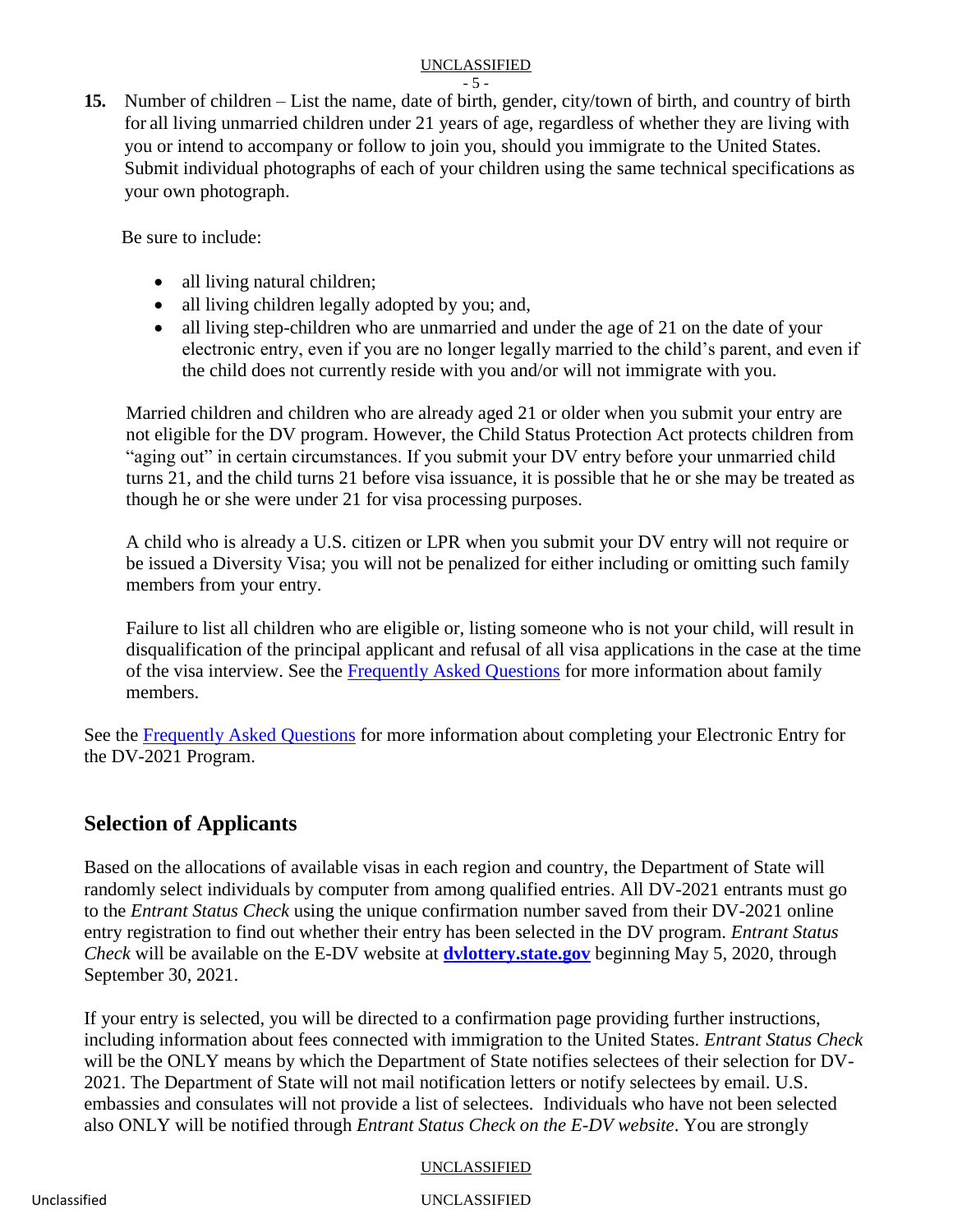#### - 6 -

encouraged to access *Entrant Status Check* yourself. Do not rely on someone else to check and inform you.

In order to immigrate, DV selectees must be admissible to the United States. The DS-260, Online Immigrant Visa and Alien Registration Application, electronically, and the consular officer, in person, will ask you questions about your eligibility to immigrate under U.S. law. These questions include criminal and security related topics.

All selectees, including family members, must be issued visas by September 30, 2021. Under no circumstances can the Department of State issue DVs nor can USCIS approve adjustments after this date, nor can family members obtain DVs to follow-to-join the principal applicant in the United States after this date.

See the [Frequently Asked Questions](#page-11-0) for more information about the selection process.

# <span id="page-5-0"></span>**Submitting a Digital Photograph (Image)**

You can take a new digital photograph or scan a recent (taken within the last six months) photograph with a digital scanner, as long as it meets all of the standards below. DV entry photos must be of the same quality and composition as U.S. visa photos. You can see [examples of acceptable photos here.](https://travel.state.gov/content/travel/en/us-visas/visa-information-resources/photos/photo-examples.html) Do not submit a photograph older than six months or a photograph that does not meet all of the standards described below. Submitting the same photograph that you submitted with a prior year's entry, a photograph that has been manipulated, or a photograph that does not meet the specifications below will result in disqualification.

# **Your photos or digital images must be:**

- In color
- In focus
- Sized such that the head is between 1 inch and 1 3/8 inches (22 mm and 35 mm) or 50 percent and 69 percent of the image's total height from the bottom of the chin to the top of the head. View the [Photo Composition Template](https://travel.state.gov/content/travel/en/us-visas/visa-information-resources/photos/photo-composition-template.html) for more size requirement details.
- Taken within the last six months to reflect your current appearance
- Taken in front of a plain white or off-white background
- Taken in full-face view directly facing the camera
- With a neutral facial expression and both eyes open
- Taken in clothing that you normally wear on a daily basis
- Uniforms should not be worn in your photo, except religious clothing that is worn daily.
- Do not wear a hat or head covering that obscures the hair or hairline, unless worn daily for a religious purpose. Your full face must be visible, and the head covering must not cast any shadows on your face
- Headphones, wireless hands-free devices, or similar items are not acceptable in your photo.
- Do not wear eyeglasses
- If you normally wear a hearing device or similar articles, they may be worn in your photo.

# UNCLASSIFIED UNCLASSIFIED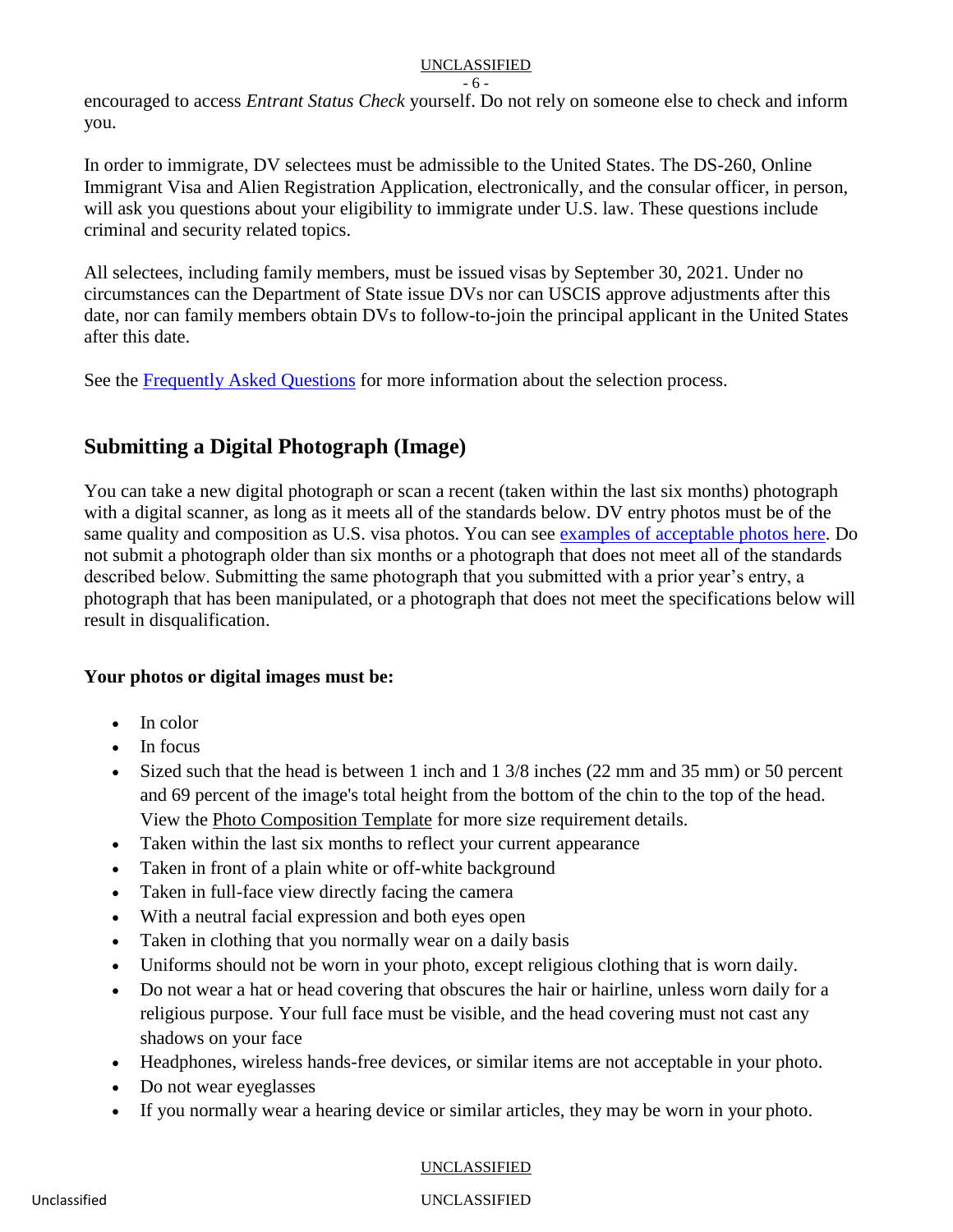- 7 -

Review the [Photo Examples](https://travel.state.gov/content/travel/en/us-visas/visa-information-resources/photos/photo-examples.html) to see examples of acceptable and unacceptable photos. Photos copied or digitally scanned from driver's licenses or other official documents are not acceptable. In addition, snapshots, magazine photos, low quality vending machine or mobile phone photos, and full-length photographs are not acceptable.

You must upload your digital image as part of your entry. Your digital image must be:

- $\bullet$  In JPEG (.jpg) file format
- Equal to or less than 240 kB (kilobytes) in file size
- In a square aspect ratio (height must equal width)
- 600x600 pixels in dimension

Do you want to scan an existing photo? In addition to the digital image requirements, your existing photo must be:

- $\bullet$  2 x 2 inches (51 x 51 mm)
- Scanned at a resolution of 300 pixels per inch (12 pixels per millimeter)

Use the Department of Stat[e's free photo tool](https://travel.state.gov/content/dam/passports/content-page-resources/FIG_cropper.swf) to:

- select a digital image stored on your computer
- resize and rotate it if necessary
- crop it to a square image of exactly  $600 \times 600$  pixels

# **Taking photos of your baby or toddler**

When taking a photo of your baby or toddler, no other person should be in the photo, and your child should be looking at the camera with his or her eyes open.

- **Tip 1:** Lay your baby on his or her back on a plain white or off-white sheet. This will ensure your baby's head is supported and provide a plain background for the photo. Make certain there are no shadows on your baby's face, especially if you take a picture from above with the baby lying down.
- **Tip 2:** Cover a car seat with a plain white or off-white sheet and take a picture of your child in the car seat. This will also ensure your baby's head is supported.

UNCLASSIFIED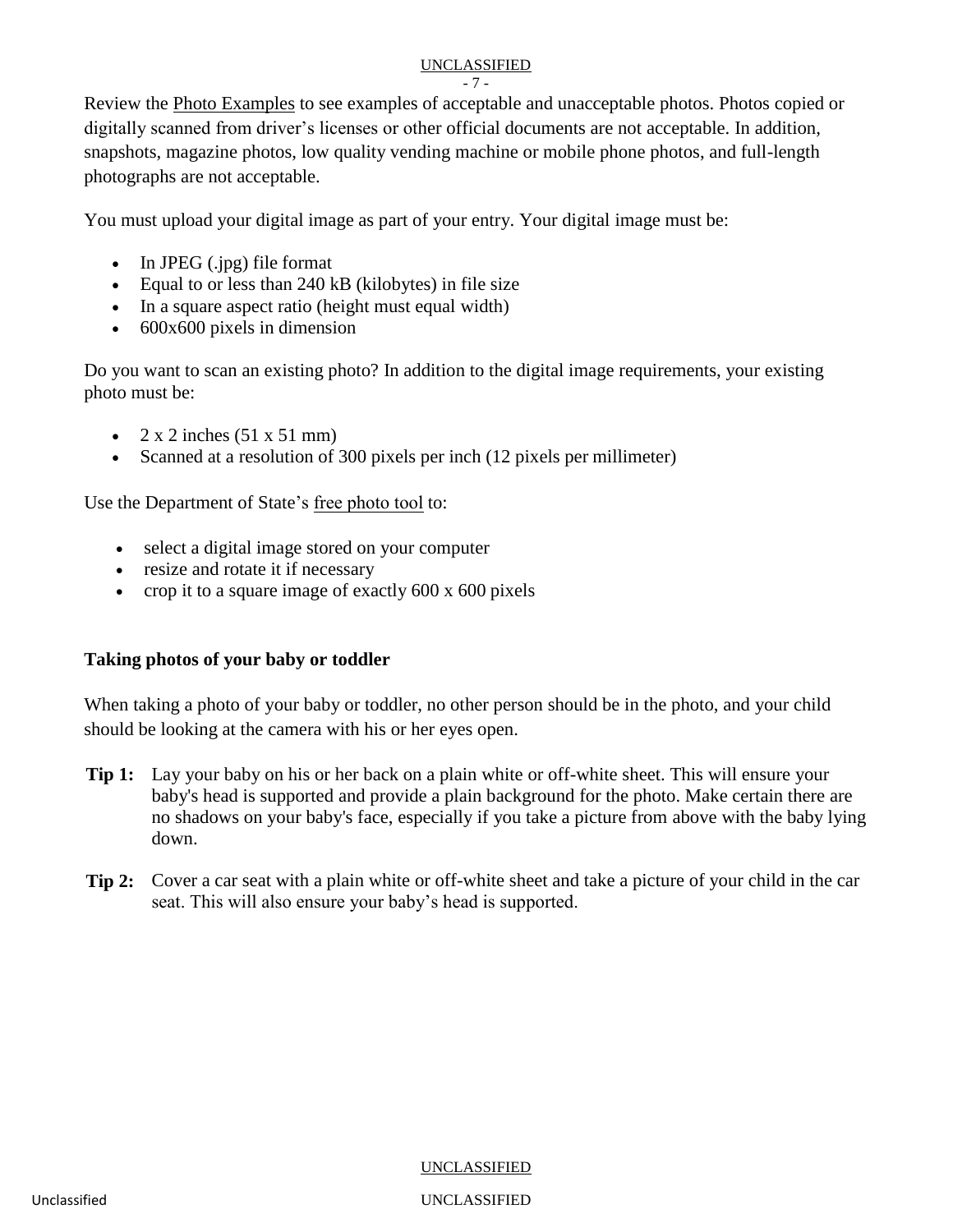# **FREQUENTLY ASKED QUESTIONS (FAQS)**

# <span id="page-7-0"></span>*ELIGIBILITY*

# **1. What do the terms "native" and "chargeability" mean?**

Native ordinarily means someone born in a particular country, regardless of the individual's current country of residence or nationality. Native can also mean someone who is entitled to be charged to a country other than the one in which he/she was born under the provisions of Section 202(b) of the Immigration and Nationality Act.

Because there is a numerical limitation on immigrants who enter from a country or geographic region, each individual is charged to a country. Your chargeability refers to the country towards which limitation you count. Your country of eligibility will normally will be the same as your country of birth. However, you may choose your country of eligibility as the country of birth of your spouse, or the country of birth of either of your parents if you were born in a country in which neither parent was born, and in which your parents were not resident at the time of your birth. These are the only three ways to select your country of chargeability.

Listing an incorrect country of eligibility or chargeability (i.e., one to which you cannot establish a valid claim) will disqualify your entry.

#### <span id="page-7-1"></span>**2. Can I still apply if I was not born in a qualifying country?**

There are two circumstances in which you still might be eligible to apply. First, if your derivative spouse was born in an eligible country, you may claim chargeability to that country. As your eligibility is based on your spouse, you will only be issued an immigrant visa if your spouse is also eligible for and issued an immigrant visa. Both of you must enter the United States together using your DVs. Similarly, your minor dependent child can be "charged" to a parent's country of birth.

Second, you can be "charged" to the country of birth of either of your parents as long as neither of your parents was born in or a resident of your country of birth at the time of your birth. People are not generally considered residents of a country in which they were not born or legally naturalized, if they were only visiting, studying in the country temporarily, or stationed temporarily for business or professional reasons on behalf of a company or government of a country other than the one in which you were born.

If you claim alternate chargeability through either of the above, you must provide an explanation on the E-DV Entry Form, in question #6.

Listing an incorrect country of eligibility or chargeability (i.e., one to which you cannot establish a valid claim) will disqualify your entry.

# **3. Why do natives of certain countries not qualify for the DV program?**

DVs are intended to provide an immigration opportunity for persons who are not from "high admission" countries. U.S. law defines "high admission countries" as those from which a total of 50,000 persons in the Family-Sponsored and Employment-Based visa categories immigrated to the United States during theprevious five years. Each year, U.S. Citizenship and Immigration Services (USCIS) counts the family and employment immigrant admission and adjustment of status numbers for the previous five years to identify the countries that are considered "high admission" and whose natives will therefore be ineligible for the annual Diversity Visa program. Since USCIS makes this calculation annually, the list of countries whose natives are eligible or not eligible may change from one year to the next.

# **4. How many DV-2021 visas will go to natives of each region and eligible country?**

United States Citizenship and Immigration Services (USCIS) determines the regional DV limits for each year according to a formula specified in Section 203(c) of the Immigration and Nationality Act (INA). The number of visas the Department of State eventually will issue to natives of each country will depend on the regional

# UNCLASSIFIED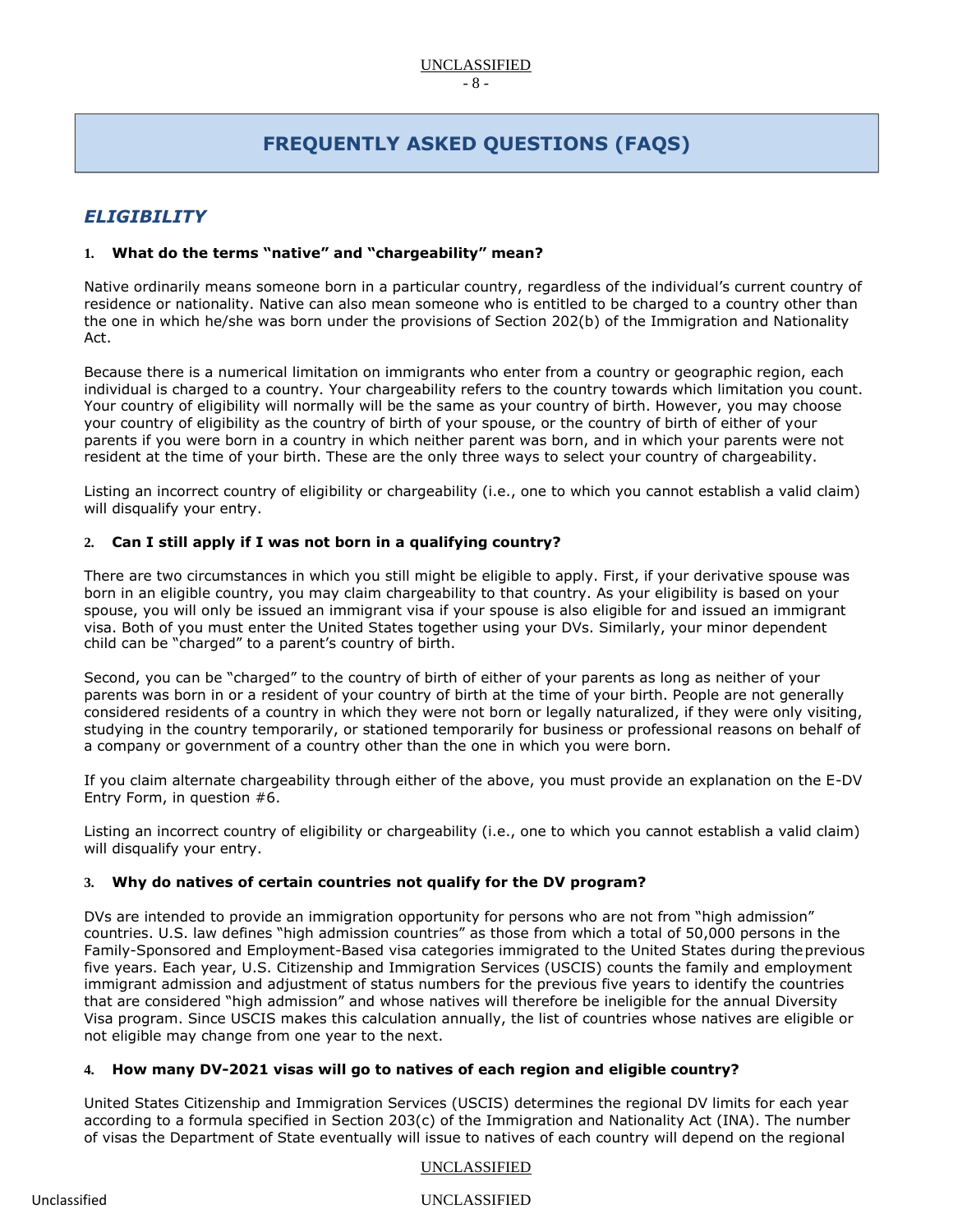- 9 -

limits established, how many entrants come from each country, and how many of the selected entrants are found eligible for the visa. No more than seven percent of the total visas available can go to natives of any one country.

# <span id="page-8-0"></span>**5. What are the requirements for education or work experience?**

U.S. immigration law and regulations require that every DV entrant must have at least a high school education or its equivalent or have two years of work experience within the past five years in an occupation that requires at least two years of training or experience. A "high school education or equivalent" is defined as successful completion of a 12-year course of elementary and secondary education in the United States OR the successful completion in another country of a formal course of elementary and secondary education comparable to a high school education in the United States. Only formal courses of study meet this requirement; correspondence programs or equivalency certificates (such as the General Equivalency Diploma G.E.D.) are not acceptable. You must present documentary proof of education or work experience to the consular officer at the time of the visa interview.

If you do not meet the requirements for education or work experience, your entry will be disqualified at the time of your visa interview, and no visas will be issued to you or any of your family members.

# **6. What occupations qualify for the DV program?**

The Department of State will use the U.S. Department of Labor's (DOL) [O\\*Net OnLine](http://online.onetcenter.org/) database to determine qualifying work experience. The [O\\*Net OnLine](http://online.onetcenter.org/) database categorizes job experience into five "job zones." While the DOL website lists many occupations, not all occupations qualify for the DV program. To qualify for a DV on the basis of your work experience, you must have, within the past five years, two years of experience in an occupation classified in a Specific Vocational Preparation (SVP) range of 7.0 or higher.

If you do not meet the requirements for education or work experience, your entry will be disqualified at the time of your visa interview, and no visas will be issued to you or any of your family members.

# **7. How can I find the qualifying DV occupations in the Department of Labor's [O\\*Net OnLine](http://online.onetcenter.org/) database?**

When you are in **[O\\*Net OnLine](http://online.onetcenter.org/)**, follow these steps to determine if your occupation qualifies:

- 1. Under "Find Occupations" select "Job Family" from the pull down menu;
- 2. Browse by "Job Family," make your selection, and click "GO;"
- 3. Click on the link for your specific occupation; and
- 4. Select the tab "Job Zone" to find the designated Job Zone number and Specific VocationalPreparation (SVP) rating range.

As an example, select Aerospace Engineers. At the bottom of the Summary Report for Aerospace Engineers, under the Job Zone section, you will find the designated Job Zone 4, SVP Range, 7.0 to < 8.0. Using this example, Aerospace Engineering is a qualifying occupation.

For additional information, see the Diversity Visa - [List of Occupations webpage.](https://travel.state.gov/content/travel/en/us-visas/immigrate/diversity-visa-program-entry/diversity-visa-if-you-are-selected/diversity-visa-confirm-your-qualifications.html)

# **8. Is there a minimum age to apply for the E-DV Program?**

There is no minimum age to apply, but the requirement of a high school education or work experience for each principal applicant at the time of application will effectively disqualify most persons who are under age 18.

# <span id="page-8-1"></span>*COMPLETING YOUR ELECTRONIC ENTRY FOR THE DV PROGRAM*

# **9. When can I submit my entry?**

The DV-2021 entry period will run from 12:00 pm (noon), Eastern Daylight Time (EDT) (GMT-4), Wednesday, October 2, 2019, until 12:00 pm (noon), Eastern Standard Time (EST) (GMT-5), Tuesday, November 5, 2019. Each year, millions of people submit entries. Holding the entry period on these dates ensures selectees receive notification in a timely manner, and gives both the visa applicants and our embassies and consulates time to prepare and complete cases for visa issuance.

# UNCLASSIFIED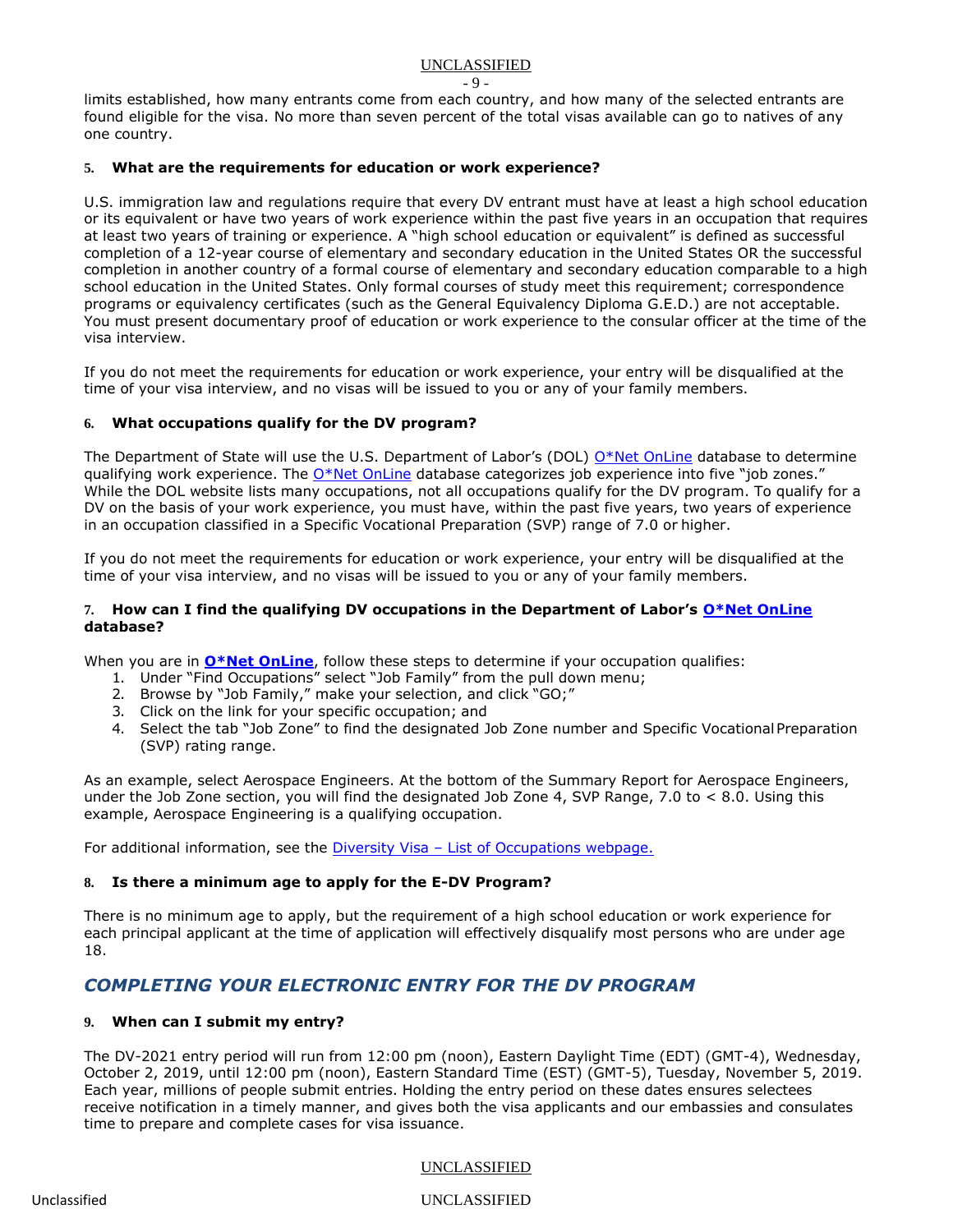We strongly encourage you to enter early during the registration period. Excessive demand at end of the registration period may slow the system down. We cannot accept entries after noon EST on Tuesday, November 5, 2019.

### **10. I am in the United States. Can I enter the DV program?**

Yes, an entrant may apply while in the United States or another country. An entrant may submit an entry from any location.

### **11. Can I only enter once during the registration period?**

Yes, the law allows only one entry per person during each registration period. The Department of State uses sophisticated technology to detect multiple entries. **Individuals with more than one entry will be disqualified.**

#### **12. Why do I need a passport to enter the DV program? Are there any exceptions?**

Requiring a valid, unexpired passport adds security to the DV process and helps protect your entry. The rule does not apply to children or spouses of the principal entrant. The passport must be valid for international travel. Internal passports, issued by some countries, are not valid for DV entry purposes. The only exceptions are if you are stateless, a national of a Communist-controlled country and unable to obtain a passport from the government of the Communist-controlled country, or the beneficiary of an individual waiver approved by the Secretary of Homeland Security and the Secretary of State, consistent with the passport waivers for immigrant visa applicants provided for in [22 CFR 42.2\(](https://www.federalregister.gov/select-citation/2019/06/05/22-CFR-42.2)d), (e), and (g)(2).

# **13. What if my passport expires or I lose it before I apply for a visa?**

If your passport number changes for any reason, you will have to provide evidence of why it has changed to KCC before they will schedule your DV interview. If you entered a false, inaccurate, or invalid passport number on your DV entry, your case will be disqualified or your DV application refused. We suggest you make a legible photocopy of the passport you use for the entry and store it in a secure location with your entry confirmation number (FAQ #27). A photocopy alone is not proof you entered a valid passport number on your entry, but it can help you explain the situation. The final determination is up to the Consular Officer at the time of your DV interview.

# <span id="page-9-1"></span>**14. May my spouse and I each submit a separate entry?**

Yes, each spouse may each submit one entry if each meets the eligibility requirements. If either spouse is selected, the other is entitled to apply as a derivative dependent.

#### <span id="page-9-0"></span>**15. What family members must I include in my DV entry?**

**Spouse:** If you are legally married, you must list your spouse regardless of whether he/she lives with you or intends to immigrate to the United States. You must list your spouse even if you currently are separated from him/her, unless you are legally separated. Legal separation is an arrangement when a couple remain married but live apart, following a court order. If you and your spouse are legally separated, your spouse will not be able to immigrate with you through the Diversity Visa program. You will not be penalized if you choose to enter the name of a spouse from whom you are legally separated. If you are not legally separated by a court order, you must include your spouse even if you plan to be divorced before you apply for the Diversity Visa. Failure to list your eligible spouse or, listing someone who is not your spouse, is grounds for disqualification. If you are not married at the time of entry but plan on getting married in the future, do not list a spouse on your entry form as this would be grounds for disqualification. If you are divorced or your spouse is deceased, you do not have to list your former spouse.

The only exception to this requirement is if your spouse is already a U.S. citizen or U.S. Lawful Permanent Resident. If your spouse is a U.S. citizen or Lawful Permanent Resident, do not list him/her in your entry. A spouse who is already a U.S. citizen or a Lawful Permanent Resident will not require or be issued a DV. Therefore, if you select "married and my spouse IS a U.S. citizen or U.S. LPR" on your entry, you will not be able to include further information on your spouse.

#### UNCLASSIFIED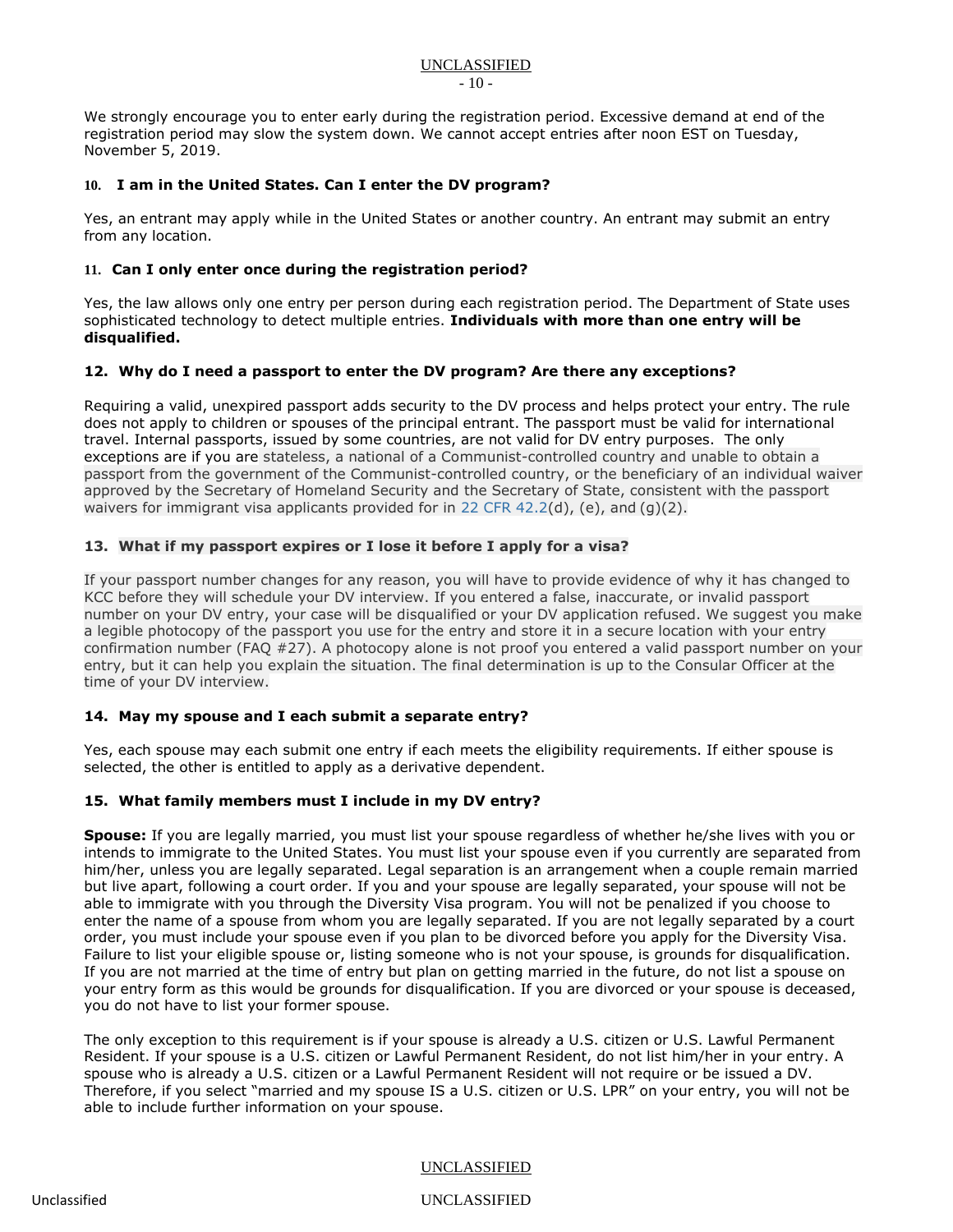- 11 -

**Children:** You must list ALL your living children who are unmarried and under 21 years of age at the time of your initial DV entry, whether they are your natural children, your step-children (even if you are now divorced from that child's parent), your spouse's children, or children you have formally adopted in accordance with the applicable laws. List all children under 21 years of age at the time of your electronic entry, even if they no longer reside with you or you do not intend for them to immigrate under the DV program. You are not required to list children who are already U.S. citizens or Lawful Permanent Residents, though you will not be penalized if you do include them.

Parents and siblings of the entrant are ineligible to receive DV visas as dependents, and you should not include them in your entry.

If you list family members on your entry, they are not required to apply for a visa or to immigrate or travel with you. However, if you fail to include an eligible dependent on your original entry or, list someone who is not your dependent, your case will be disqualified at the time of your visa interview, and no visas will be issued to you or any of your family members. This only applies to those who were family members at the time the entry was submitted, not those acquired at a later date. Your spouse, if eligible to enter, may still submit a separate entry even though he or she is listed on your entry, as long as both entries include details about all dependents in your family (see  $FAO #12$  above).

# **16. Must I submit my own entry, or can someone else do it for me?**

We encourage you to prepare and submit your own entry, but you may have someone submit the entry for you. Regardless of whether you submit your own entry, or an attorney, friend, relative, or someone else submits it on your behalf, only one entry may be submitted in your name. You, as the entrant, are responsible for ensuring that information in the entry is correct and complete; entries that are not correct or complete may be disqualified. Entrants should keep their own confirmation number so that they are able to independently check the status of their entry using *Entrant Status Check* at [dvlottery.state.gov.](http://dvlottery.state.gov/) Entrants should retain access to the email account used in the E-DV submission.

# **17. I'm already registered for an immigrant visa in another category. Can I still apply for the DV program?**

Yes.

# **18. Can I download and save the E-DV entry form into a word processing program and finish it later?**

No, you will not be able to save the form into another program for completion and submission later. The E-DV Entry Form is a web-form only. You must fill in the information and submit it while online.

# **19. Can I save the form online and finish it later?**

No. The E-DV Entry Form is designed to be completed and submitted at one time. You will have 60 minutes starting from when you download the form to complete and submit your entry through the E-DV website. If you exceed the 60-minute limit and have not submitted your complete entry electronically, the system discards any information already entered. The system deletes any partial entries so that they are not accidentally identified as duplicates of a later, complete entry. Read the DV instructions completely before you start to complete the form online, so that you know exactly what information you will need.

#### **20. I don't have a scanner. Can I send photographs to someone in the United States to scan them, save them, and email them back to me so I can use them in my entry?**

Yes, as long as the photograph meets the requirements in the instructions and is electronically submitted with, and at the same time as, the E-DV online entry. You must already have the scanned photograph file when you submit the entry online; it cannot be submitted separately from the online application. The entire entry (photograph and application together) can be submitted electronically from the United States or from overseas.

# **21. If the E-DV system rejects my entry, can I resubmit my entry?**

UNCLASSIFIED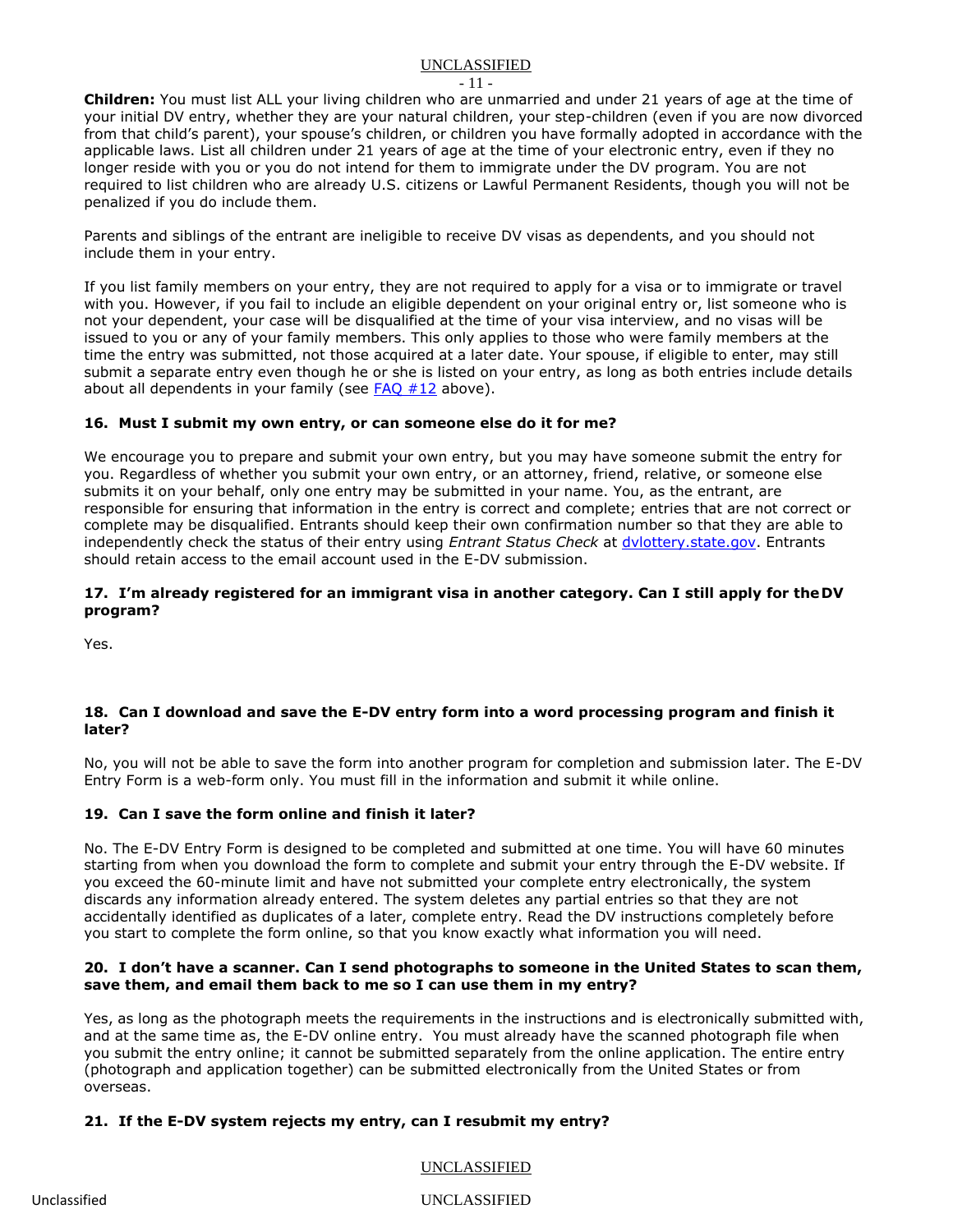- 12 -

Yes, you can resubmit your entry as long as your submission is completed by 12:00 pm (noon) Eastern Standard Time (EST) (GMT-5) on Tuesday, November 5, 2019. You will not be penalized for submitting a duplicate entry if the E-DV system rejects your initial entry. Given the unpredictable nature of the Internet, you may not receive the rejection notice immediately. You can try to submit an application as many times as is necessary until a complete application is received and the confirmation notice sent. Once you receive a confirmation notice, your entry is complete, and you should NOT submit any additional entries.

# **22. How soon after I submit my entry will I receive the electronic confirmation notice?**

You should receive the confirmation notice immediately, including a confirmation number that you must record and keep. However, the unpredictable nature of the Internet can result in delays. You can hit the "Submit" button as many times as is necessary until a complete application is sent and you receive the confirmation notice. However, once you receive a confirmation notice, do not resubmit your information.

# **23. I hit the "Submit" button, but did not receive a confirmation number. If I submit another entry, will I be disqualified?**

If you did not receive a confirmation number, your entry was not recorded. You must submit another entry. It will not be counted as a duplicate. Once you receive a confirmation number, do not resubmit your information.

# <span id="page-11-0"></span>*SELECTION*

# **24. How do I know if I am selected?**

You must use your confirmation number to access the Entrant Status Check available on the E-DV website at [dvlottery.state.gov](http://dvlottery.state.gov/) starting May 5, 2020, through September 30, 2021. Entrant Status Check is the sole means by which the Department of State will notify you if you are selected, provide further instructions on your visa application, and notify you of your immigrant visa interview appointment date and time. In order to ensure the use of all available visas, the Department of State may use Entrant Status Check to notify additional selectees after May 5, 2020. Retain your confirmation number until September 30, 2021 in case of any updates. The only authorized Department of State website for official online entry in the Diversity Visa Program and Entrant Status Check is [dvlottery.state.gov.](http://dvlottery.state.gov/)

The Department of State will NOT contact you to tell you that you have been selected (see FAQ  $#24$ ).

# <span id="page-11-1"></span>**25. How will I know if I am not selected? Will I be notified?**

The Department of State will NOT notify you directly if your entry is not selected. You must use the Entrant Status Check to learn whether you were selected. You may check the status of your DV-2021 entry through the Entrant Status Check on the E-DV website at starting May 5, 2020, until September 30, 2021. Keep your confirmation number until at least September 30, 2021. (Status information for the previous year's DV program, DV-2020, is available online through September 30, 2020.)

# **26. What if I lose my confirmation number?**

You must have your confirmation number to access Entrant Status Check. A tool is now available in Entrant Status Check (ESC) on the E-DV website that will allow you to retrieve your confirmation number via the email address with which you registered by entering certain personal information to confirm your identity.

U.S. embassies and consulates and the Kentucky Consular Center are unable to check your selection status for you or provide your confirmation number to you directly (other than through the Entrant Status Check retrieval tool). The Department of State is NOT able to provide a list of those selected to continue the visa process.

# **27. Will I receive information from the Department of State by email or by postal mail?**

The Department of State will not send you a notification letter. The U.S. government has never sent emails to notify individuals that they have been selected, and there are no plans to use email for this purpose for the DV-2021 program. If you are a selectee, you will only receive email communications regarding your visa

# UNCLASSIFIED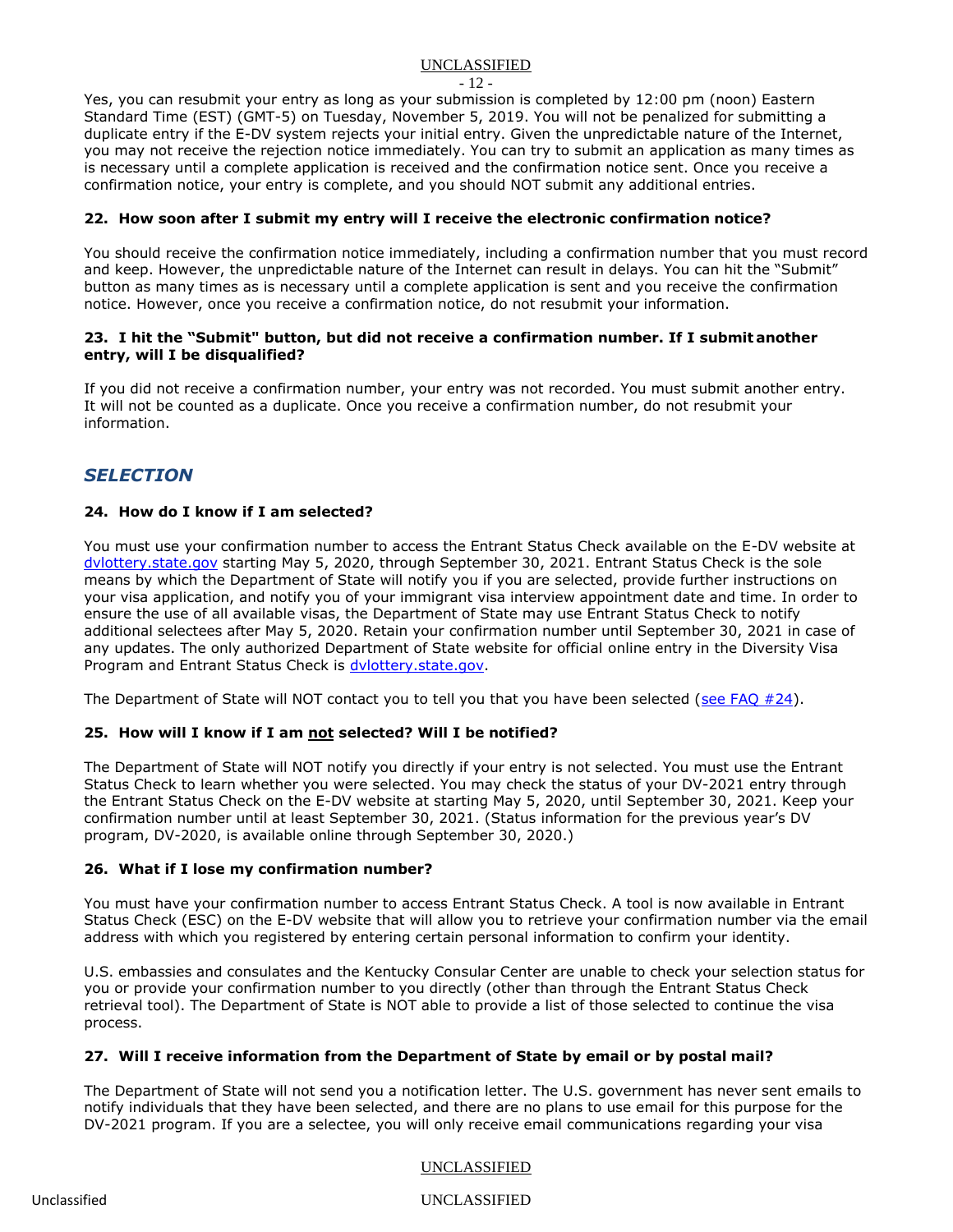- 13 -

appointment after you have responded to the notification instructions on Entrant Status Check. These emails will not contain information on the actual appointment date and time; they will simply tell you to go to the Entrant Status Check website for details. The Department of State may send emails reminding DV lottery applicants to check the ESC for their status. However, such emails will never indicate whether the lottery applicant was selected or not.

Only internet sites that end with the ".gov" domain suffix are official U.S. government websites. Many other websites (e.g., with the suffixes ".com," ".org," or ".net") provide immigration and visa-related information and services. The Department of State does not endorse, recommend, or sponsor any information or material on these other websites.

You may receive emails from websites that try to trick you into sending money or providing your personal information. You may be asked to pay for forms and information about immigration procedures, all of which are available free on the Department of State website, [travel.state.gov,](https://travel.state.gov/content/visas/en.html) or through U.S. embassy or consulate websites. Additionally, organizations or websites may try to steal your money by charging fees for DV-related services. If you send money to one of these non-government organizations or websites, you will likely never see it again. Also, do not send personal information to these websites, as it may be used for identity fraud/theft.

These deceptive emails may come from people pretending to be affiliated with the Kentucky Consular Center or the Department of State. **Remember that the U.S. government has never sent emails to notify individuals they have been selected, and there are no plans to use email for this purpose for the DV-2021 program. The Department of State will never ask you to send money by mail or by services such as Western Union.**

# **28. How many individuals will be selected for DV-2021?**

For DV-2021, 55,000 Diversity Visas are available. Because it is likely that some of the first 55,000 persons who are selected will not qualify for visas or not pursue their cases to visa issuance, more than 55,000 entries will be selected to ensure that all of the available DVs are issued. However, this also means there may not be a sufficient number of visas for all those selected.

You can check the E-DV website's Entrant Status Check to see if you have been selected for further processing and your place on the list. Interviews for the DV-2021 program will begin in October 2020 for selectees who have submitted all pre-interview paperwork and other information as requested in the notification instructions. Selectees who provide all required information will be informed of their visa interview appointment through the E-DV website's Entrant Status Check four to six weeks before the scheduled interviews with U.S. consular officers overseas.

Each month, visas will be issued to those applicants who are eligible for issuance during that month, as long as visas are available. Once all of the 55,000 diversity visas have been issued, the program will end. Visa numbers could be finished before September 2021. Selected applicants who wish to apply for visas must be prepared to act promptly on their cases. **Being randomly chosen as a selectee does not guarantee that you will receive a visa. Selection merely means that you are eligible to apply for a Diversity Visa. If your rank number becomes eligible for final processing, you potentially may be issued a Diversity Visa. Only 55,000 visas will be issued to such applicants. 29. How will successful entrants be selected?**

**Official notifications of selection will be made through Entrant Status Check, available May 5, 2020, through September 30, 2021, on the E-DV website [dvlottery.state.gov.](http://dvlottery.state.gov/) The Department of State does not send selectee notifications or letters by regular postal mail or by email. Any email notification or mailed letter stating that you have been selected to receive a DV that does not come from the Department of State is not legitimate. Any email communication you receive from the Department of State will direct you to review Entrant Status Check for new information about your application. The Department of State will never ask you to send money by mail or by services such as Western Union.**

All entries received from each region are individually numbered; at the end of the entry period, a computer will randomly select entries from among all the entries received for each geographic region. Within each region, the first entry randomly selected will be the first case registered; the second entry selected will be the second case registered, etc. All entries received within each region during the entry period will have an equal chance of being selected. When an entry has been selected, the entrant will receive notification of his or her

# UNCLASSIFIED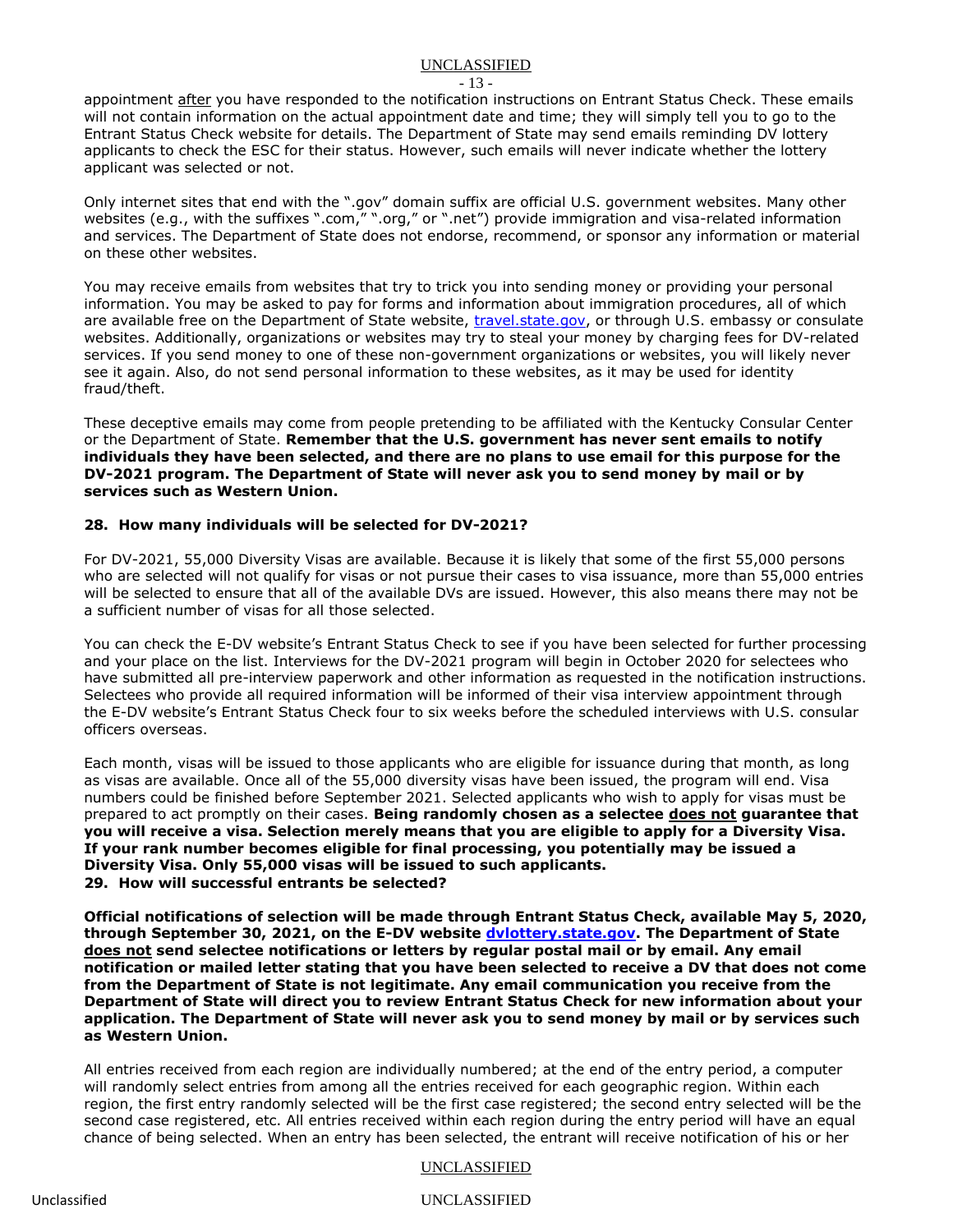- 14 -

selection through the Entrant Status Check available starting May 5, 2020, on the E-DV website [dvlottery.state.gov.](http://dvlottery.state.gov/) If you are selected and you respond to the instructions provided online via Entrant Status Check, the Department of State's Kentucky Consular Center (KCC) will process the case until those selected are instructed to appear for visa interviews at a U.S. embassy or consulate or until those in the United States who are applying to adjust status apply with USCIS in the United States.

# **30. I am already in the United States. If selected, may I adjust my status with USCIS?**

Yes, provided you are otherwise eligible to adjust status under the terms of Section 245 of the Immigration and Nationality Act (INA), you may apply to USCIS for adjustment of status to permanent resident. You must ensure that USCIS can complete action on your case, including processing of any overseas applications for a spouse or for children under 21 years of age, before September 30, 2021, since on that date your eligibility for the DV-2021 program expires. The Department of State will not approve any visa numbers or adjustments of status for the DV-2021 program after midnight EDT on September 30, 2021, under any circumstances.

# **31. If I am selected, for how long am I entitled to apply for a Diversity Visa?**

If you are selected in the DV-2021 program, you are entitled to apply for visa issuance only during U.S. government fiscal year 2021, which is from October 1, 2020, through September 30, 2021. We encourage selectees to apply for visas as early as possible, once their program rank numbers become eligible.

**Without exception, all selected and eligible applicants must obtain their visa or adjust status by the end of the fiscal year.** There is no carry-over of DV benefits into the next year for persons who are selected but who do not obtain visas by September 30, 2021 (the end of the fiscal year). Also, spouses and children who derive status from a DV-2021 registration can only obtain visas in the DV category between October 1, 2020, and September 30, 2021. Individuals who apply overseas will receive an appointment notification from the Department of State through Entrant Status Check on the E-DV website four to six weeks before the scheduled appointment.

# **32. If a DV selectee dies, what happens to the case?**

If a DV selectee dies at any point before he or she has traveled to the United States or adjusted status, the DV case is automatically closed. Any derivative spouse and/or children of the deceased selectee will no longer be entitled to apply for a DV visa. Any visas issued to them will be revoked.

# *FEES*

# **33. How much does it cost to enter the Diversity Visa program?**

**There is no fee charged to submit an electronic entry.** However, if you are selected and apply for a Diversity Visa, you must pay all required visa application fees at the time of visa application and interview directly to the consular cashier at the U.S. embassy or consulate. If you are a selectee already in the United States and you apply to USCIS to adjust status, you will pay all required fees application directly to USCIS. If you are selected, you will receive details of required DV and immigrant visa application fees with the instructions provided through the E-DV website at [dvlottery.state.gov.](http://dvlottery.state.gov/)

# **34. How and where do I pay DV and immigrant visa fees if I am selected?**

If you are a randomly selected entrant, you will receive instructions for the DV application process through Entrant Status Check at [dvlottery.state.gov.](http://dvlottery.state.gov/) You will pay all DV and immigrant application visa fees in person only at the U.S. embassy or consulate at the time of the visa application. The consular cashier will immediately give you a U.S. government receipt for payment. Do not send money for DV fees to anyone through the mail, Western Union, or any other delivery service if you are applying for an immigrant visa at a U.S. embassy or consulate.

If you are selected and you are already present in the United States and plan to file for adjustment of status with USCIS, the instructions page accessible through Entrant Status Check at dylottery.state.gov contains separate instructions on how to mail adjustment of status application fees to a U.S. bank.

# UNCLASSIFIED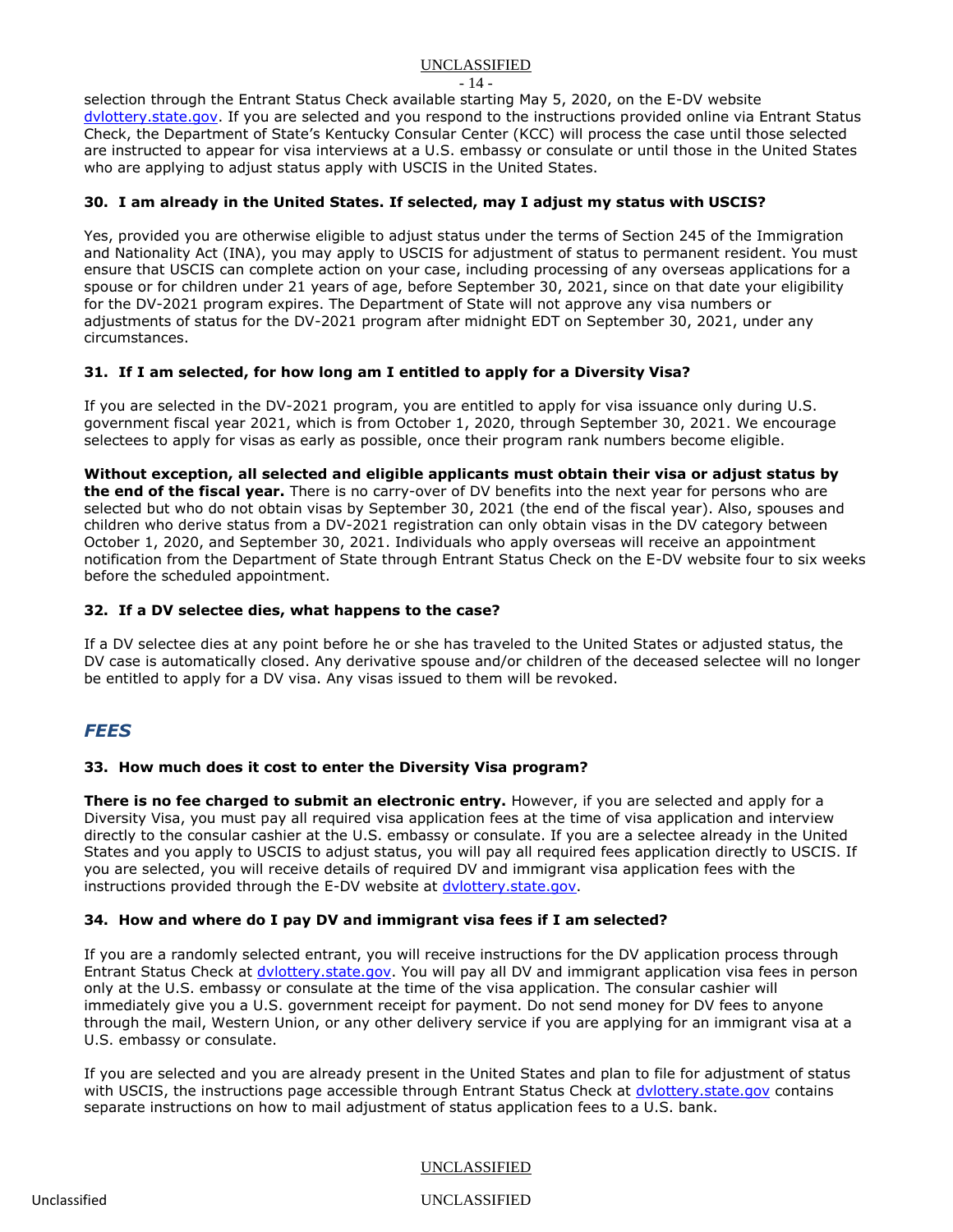#### - 15 -

# **35. If I apply for a DV, but don't qualify to receive one, can I get a refund of the visa fees I paid?**

No. Visa application fees cannot be refunded. You must meet all qualifications for the visa as detailed in these instructions. If a consular officer determines you do not meet requirements for the visa, or you are otherwise ineligible for the DV under U.S. law, the officer cannot issue a visa and you will forfeit all fees paid.

# *INELIGIBILITIES*

#### **36. As a DV applicant, can I receive a waiver of any grounds of visa ineligibility? Does my waiver application receive any special processing?**

DV applicants are subject to all grounds of ineligibility for immigrant visas specified in the Immigration and Nationality Act (INA). There are no special provisions for the waiver of any ground of visa ineligibility aside from those ordinarily provided in the INA, nor is there special processing for waiver requests. Some general waiver provisions for people with close relatives who are U.S. citizens or Lawful Permanent Resident aliens may be available to DV applicants in some cases, but the time constraints in the DV program may make it difficult for applicants to benefit from such provisions.

# <span id="page-14-0"></span>*DV FRAUD WARNING AND SCAMS*

# **37. How can I report internet fraud or unsolicited emails?**

Please visit the [econsumer.gov](http://econsumer.gov/) website, hosted by the Federal Trade Commission in cooperation with consumer-protection agencies from 36 nations. You also may report fraud to the Federal Bureau of Investigation (FBI) [Internet Crime Complaint Center.](http://www.ic3.gov/) To file a complaint about unsolicited email, use the "Telemarking and Spam" complaint tool on the [econsumer.gov](http://econsumer.gov/) website or visit the [Department of Justice](https://www.justice.gov/doj/spam) [Unsolicited Commercial Email \("Spam"\)](https://www.justice.gov/doj/spam) webpage for additional information and contacts.

# *DV STATISTICS*

# **38. How many visas will be issued in DV-2021?**

By law, a maximum of 55,000 visas are available each year to eligible persons.

# *MISCELLANEOUS*

#### **39. If I receive a visa through the DV program, will the U.S. government pay for my airfare to the United States, help me find housing and employment, and/or provide healthcare or any subsidies until I am fully settled?**

No. The U.S. government will not provide any of these services to you if you receive a visa through the DV program. If you are selected to apply for a DV, you must demonstrate that you will not become a public charge in the United States before being issued a visa. If you are selected and submit a diversity visa application, you should familiarize yourself with the Department of State's public guidance on how public charge is assessed and what evidence can be provided to demonstrate that you are not likely to become a public charge.

UNCLASSIFIED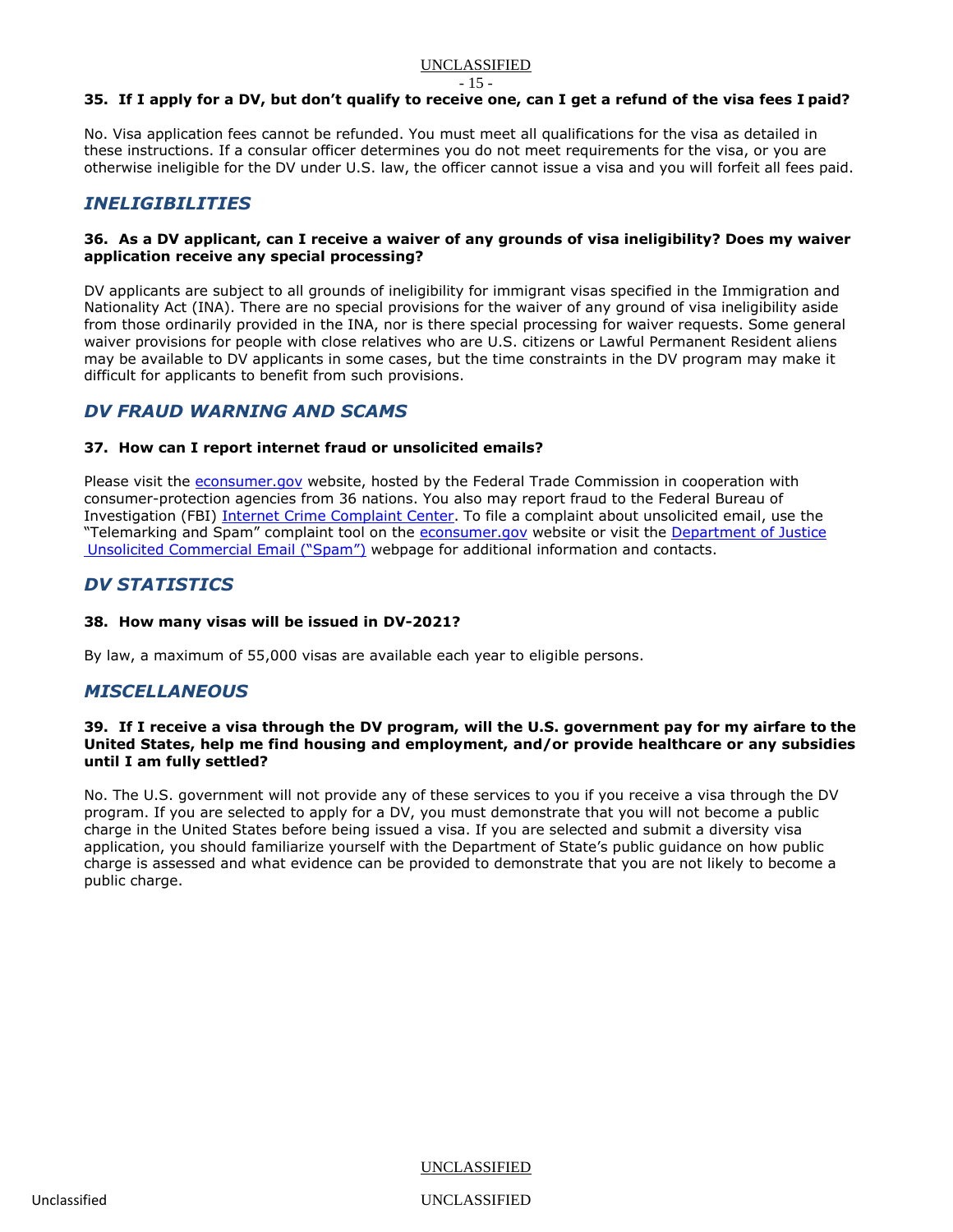- 16 -

# <span id="page-15-0"></span>**LIST OF COUNTRIES/AREAS BY REGION WHOSE NATIVES ARE ELIGIBLE FOR DV-2021**

The list below shows the countries whose natives are eligible for DV-2021, grouped by geographic region. Dependent areas overseas are included within the region of the governing country. USCIS identified the countries whose natives are not eligible for the DV-2021 program according to the formula in Section 203(c) of the INA. The countries whose natives are not eligible for the DV program (because they are the principal source countries of Family-Sponsored and Employment-Based immigration or "high-admission" countries) are noted after the respective regional lists.

# **AFRICA**

Algeria Angola Benin Botswana Burkina Faso Burundi Cameroon Cabo Verde Central African Republic Chad Comoros Congo Congo, Democratic Republic of the Cote D'Ivoire (Ivory Coast) Diibouti Egypt\* Equatorial Guinea Eritrea Ethiopia Gabon Gambia, The Ghana Guinea Guinea-Bissau Kenya Lesotho Liberia Libya

Madagascar Malawi Mali Mauritania Mauritius Morocco Mozambique Namibia Niger Rwanda Sao Tome and Principe Senegal **Sevchelles** Sierra Leone Somalia South Africa South Sudan Sudan Swaziland Tanzania Togo Tunisia Uganda Zambia Zimbabwe

\* Persons born in the areas administered prior to June 1967 by Israel, Jordan, Syria, and Egypt are chargeable, respectively, to Israel, Jordan, Syria, and Egypt. Persons born in the Gaza Strip are chargeable to Egypt; persons born in the West Bank are chargeable to Jordan; persons born in the Golan Heights are chargeable to Syria.

In Africa, natives of Nigeria are **not** eligible for this year's Diversity Visa program.

# **ASIA**

| Afghanistan                               | Jordan $*$   |
|-------------------------------------------|--------------|
| <b>Bahrain</b>                            | Kuwait       |
| <b>Bhutan</b>                             | Laos         |
| <b>Brunei</b>                             | Lebanon      |
| Burma                                     | Malaysia     |
| Cambodia                                  | Maldives     |
| Hong Kong Special Administrative Region** | Mongolia     |
| Indonesia                                 | Nepal        |
| Iran                                      | North Korea  |
| Iraq                                      | Oman         |
| Israel $*$                                | Oatar        |
| Japan***                                  | Saudi Arabia |

UNCLASSIFIED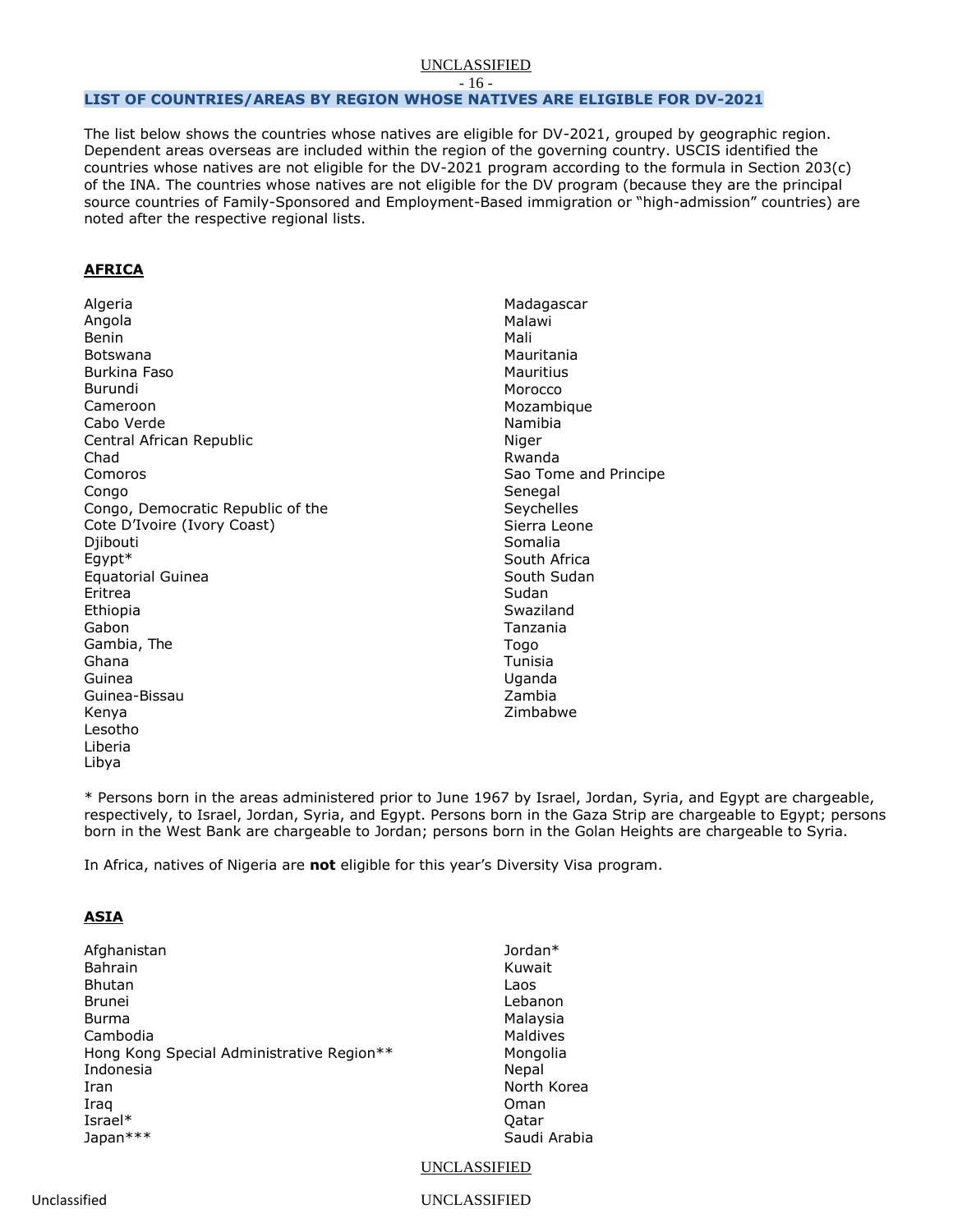**Singapore** Sri Lanka Syria\* Taiwan\*\*

Thailand Timor-Leste United Arab Emirates Yemen

\*Persons born in the areas administered prior to June 1967 by Israel, Jordan, Syria, and Egypt are chargeable, respectively, to Israel, Jordan, Syria, and Egypt. Persons born in the Gaza Strip are chargeable to Egypt; persons born in the West Bank are chargeable to Jordan; persons born in the Golan Heights are chargeable to Syria.

\*\*Hong Kong S.A.R. (Asia region), Macau S.A.R. (Europe region, chargeable to Portugal), and Taiwan (Asia region) **do qualify** and are listed here. For the purposes of the diversity program only, persons born in Macau S.A.R. derive eligibility from Portugal.

\*\*\*Persons born in the Habomai Islands, Shikotan, Kunashiri, and Etorofu are chargeable to Japan. Persons born in Southern Sakhalin are chargeable to Russia.

Natives of the following Asia Region countries are **not** eligible for this year's Diversity Visa program: Bangladesh, China (mainland-born), India, Pakistan, South Korea, Philippines, and Vietnam.

# **EUROPE**

Albania Andorra Armenia Austria Azerbaijan Belarus Belgium Bosnia and Herzegovina **Bulgaria** Croatia Cyprus Czech Republic Denmark (including components and dependent areas overseas) Estonia Finland France (including components and dependent areas overseas) Georgia Germany Greece Hungary Iceland Ireland Italy Kazakhstan Kosovo Kyrgyzstan Latvia Liechtenstein Lithuania

Luxembourg Macau Special Administrative Region\*\* Macedonia Malta Moldova Monaco Montenegro Netherlands (including components and dependent areas overseas) Northern Ireland\*\*\* Norway (including components and dependent areas overseas) Poland Portugal (including components and dependent areas overseas) Romania Russia\*\*\*\* San Marino Serbia Slovakia Slovenia Spain Sweden Switzerland Tajikistan **Turkey** Turkmenistan Ukraine Uzbekistan Vatican City

\*\* Macau S.A.R. **does qualify** and is listed above and for the purposes of the diversity program only; persons born in Macau S.A.R. derive eligibility from Portugal.

\*\*\*For purposes of the diversity program only, Northern Ireland is treated separately. Northern Ireland **does qualify** and is listed among the qualifying areas.

\*\*\*\* Persons born in the Habomai Islands, Shikotan, Kunashiri, and Etorofu are chargeable to Japan. Persons born in Southern Sakhalin are chargeable to Russia.

# UNCLASSIFIED